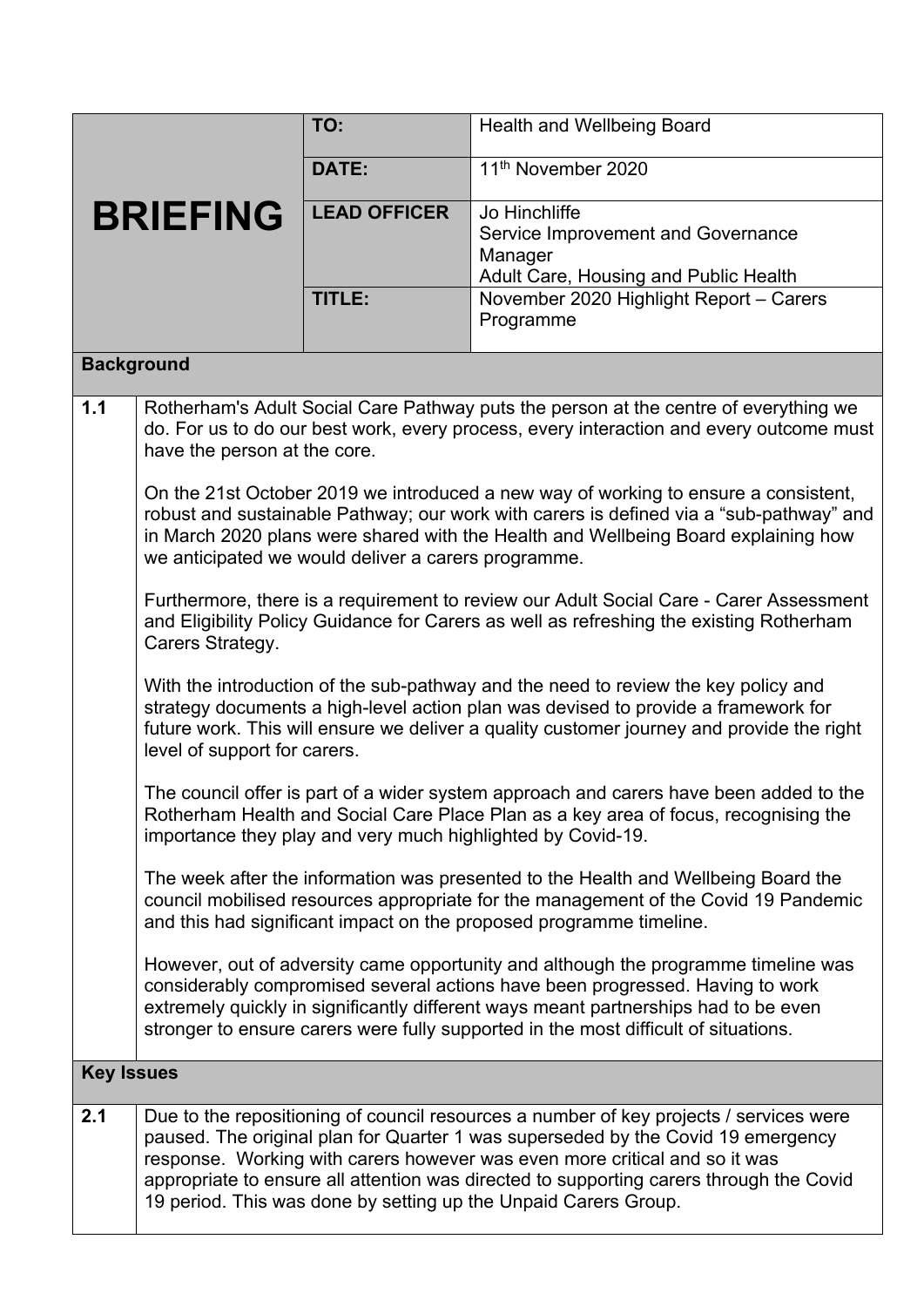This group came together to focus energy and resources on helping our unpaid carers, both adults and young people; and to develop solutions for support in a very challenging environment. Virtual groups were set-up with the aim of looking at getting information out to carers and to also set-up the carers grant scheme.

*Carers Grant = £50k in grants which was a significant investment from Cabinet for carers during Covid 19 pandemic period. The approach was co-produced with carers and is facilitated by Crossroads*

## **Key Actions and Relevant Timelines**

## **3.1** Action Plan:

| Quarter 2<br>July, Aug, Sept 2020                                                                                                                                                         | Quarter 3<br>Oct, Nov Dec 2020                                                                                                                                           |
|-------------------------------------------------------------------------------------------------------------------------------------------------------------------------------------------|--------------------------------------------------------------------------------------------------------------------------------------------------------------------------|
| <b>PMO: Governance Reset:</b><br>Establish Carers Programme<br>Project Group - reports into ASC<br>Project Assurance Meeting (PAM)<br>17th Sept & then into Health and<br>Wellbeing Board | Monthly Project Group Meeting<br>with highlight Report to PAM:<br>15th October<br>19th November<br>3rd December<br>1/4 highlight report to Health and<br>Wellbeing Board |
| WS1: Review of the Carer Strategy                                                                                                                                                         | Coproduction work for the strategy                                                                                                                                       |
| WS2: Assistive Technology (AT)<br>requirements for carers feeding<br>into the Digital Solutions<br>Programme                                                                              | Engagement activity<br>(Sandi Whiting)                                                                                                                                   |
| WS3: ASC Pathway: Process<br>mapping / assessments consistency<br>checks<br>Young Carers: transition work<br>mirrors ASC Pathway                                                          | Carer Journey Mapping (with all<br>partners)<br>ASC Pathway: Refresh Policy /<br>Guidance for Carers                                                                     |
| WS4: Carers Centre - Review /<br>Im pact Assessment                                                                                                                                       | Carers Centre - future options /<br>consultation                                                                                                                         |
| WS5: Information Offer - scoping<br>work (Partner conversations)                                                                                                                          | Coproduction work<br>(Digital channels)                                                                                                                                  |

Key Objectives to be achieved by the end of Quarter 3:

- $\checkmark$  We are mapping the carer experience and ensuring the carers programme addresses any gaps.
- $\checkmark$  We are ensuring effective communication processes are in place to fully support carers.
- $\checkmark$  We are refreshing our understanding of the profile of carers in Rotherham in the light of Covid 19.
- $\checkmark$  We are inviting representatives from the Unpaid Carers Group to become members of the Carer Programme Project Group.
- $\checkmark$  We are continuing to progress the Carers Grant work.